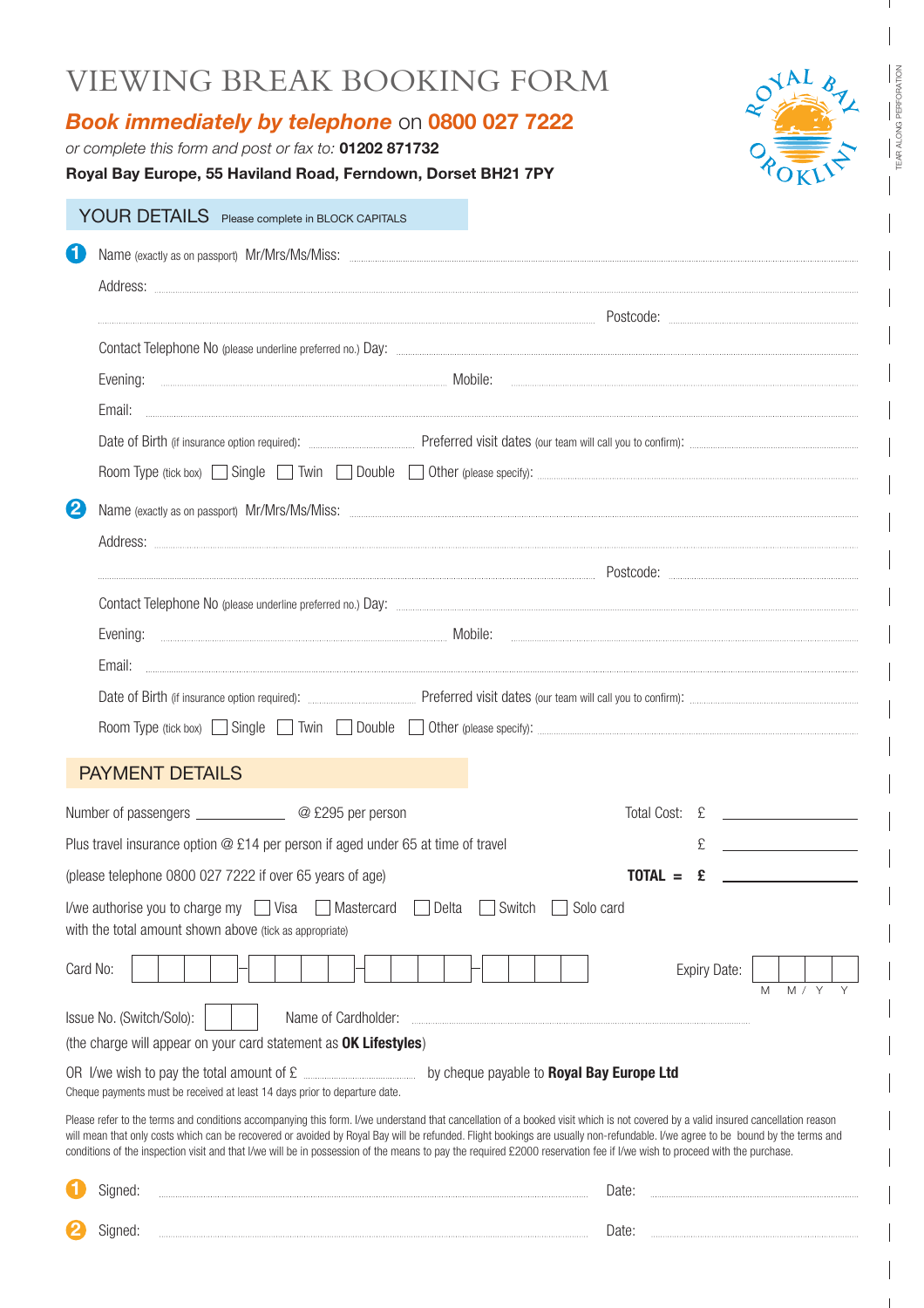### BOOK YOUR VIEWING BREAK TODAY!

*Take advantage of our limited time opportunity to view this select development at Royal Bay Oroklini . . .*





Only 30 luxury villas are on this unique development, being built to a specification which goes way beyond the traditional solid concrete construction normally found in Cyprus.

As well as viewing the properties, you will be able to meet the people involved in the building project and discuss your own ideal for the final finish. There will also be a chance to discuss the process of buying the house with an independent legal representative, and a mortgage adviser if required.







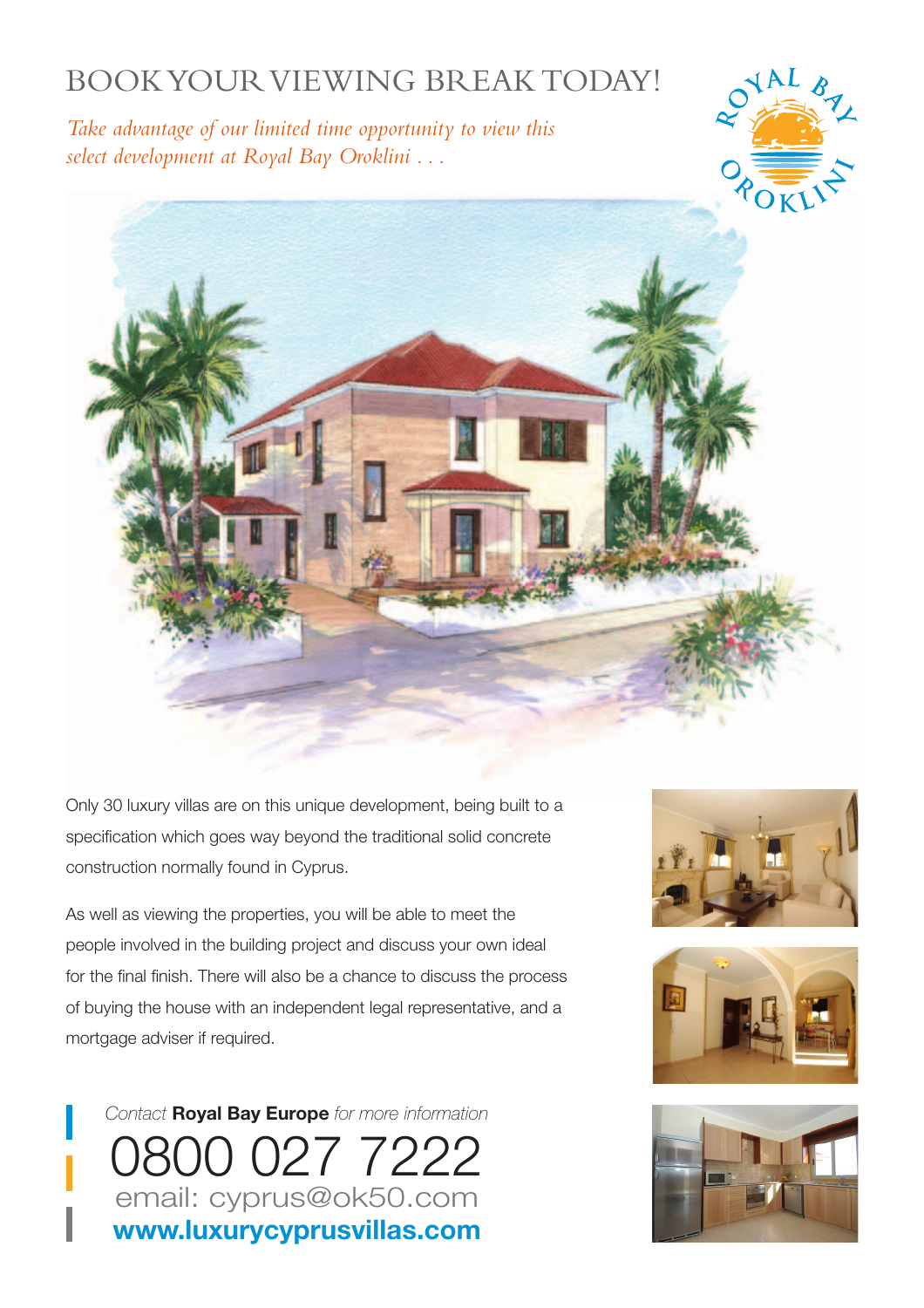## *Your visit itinerary*

#### **DAY 1:**

Check in early for the morning scheduled British Airways service from London Heathrow to Larnaca. The flight is around 4.5 hours and includes a full hot breakfast and all drinks, as well as in flight entertainment. At least one of our English staff will accompany the visit. On arrival, we are met by our own local staff and driven to the hotel, the 5 star Golden Bay on the sea front (or similar, depending on availability) just below Oroklini itself. Dinner will be provided at a typical local quality restaurant in the old part of Larnaca town. This is a good opportunity to relax and become acquainted with your hosts in preparation for the site visit next day.

#### **DAY 2:**

Pick up from hotel, then on to Oroklini village for a short tour, ending at the Royal Bay site. Tour the site and the show home, with plenty of time to inspect, ask questions and get a proper feel for the spacious and luxurious style of the homes. There is also the chance to meet legal and financial advisers who will help you to appreciate how secure and easy it is to purchase these homes – the Cypriot legal system is modelled on English conveyancing laws and methods. After lunch in Larnaca town, you will have time to walk round and do some shopping or visit the local attractions. After an early evening rest at the hotel, you will be entertained with a 'Greek Night' at a local restaurant, sampling a typical Meze, with singing and dancing!

#### **DAY 3:**

Return to the site for a second inspection and the opportunity for further discussions. You will also have the opportunity to place a small deposit if you wish to proceed with the purchase. After a quick lunch, we return to the airport to catch the British Airways flight to London.





*Check-in on day 1 is quite early, so should you require overnight accommodation near Heathrow, we can suggest some reasonable hotels. ITINERARY IS SUBJECT TO CHANGE*

# *Your travel checklist*

- Ensure your passport is valid and up-to-date.
- If you are a non-EU national, please ensure that you have satisfied all visa requirements.
- We strongly advise that you take out travel insurance. We will be happy to arrange this for you.
- The currency in Cyprus is the Cypriot Pound  $(CYF)$ .
- You are under no obligation to purchase during your visit with us. However, if you wish to reserve your chosen plot and secure any negotiations, do ensure that you have the ability to place a small deposit of UK £2,000: payment can be made either by cheque or credit card.
- If you require financial advice, please inform us and we will be happy to arrange a discussion with an independent advisor during your visit.